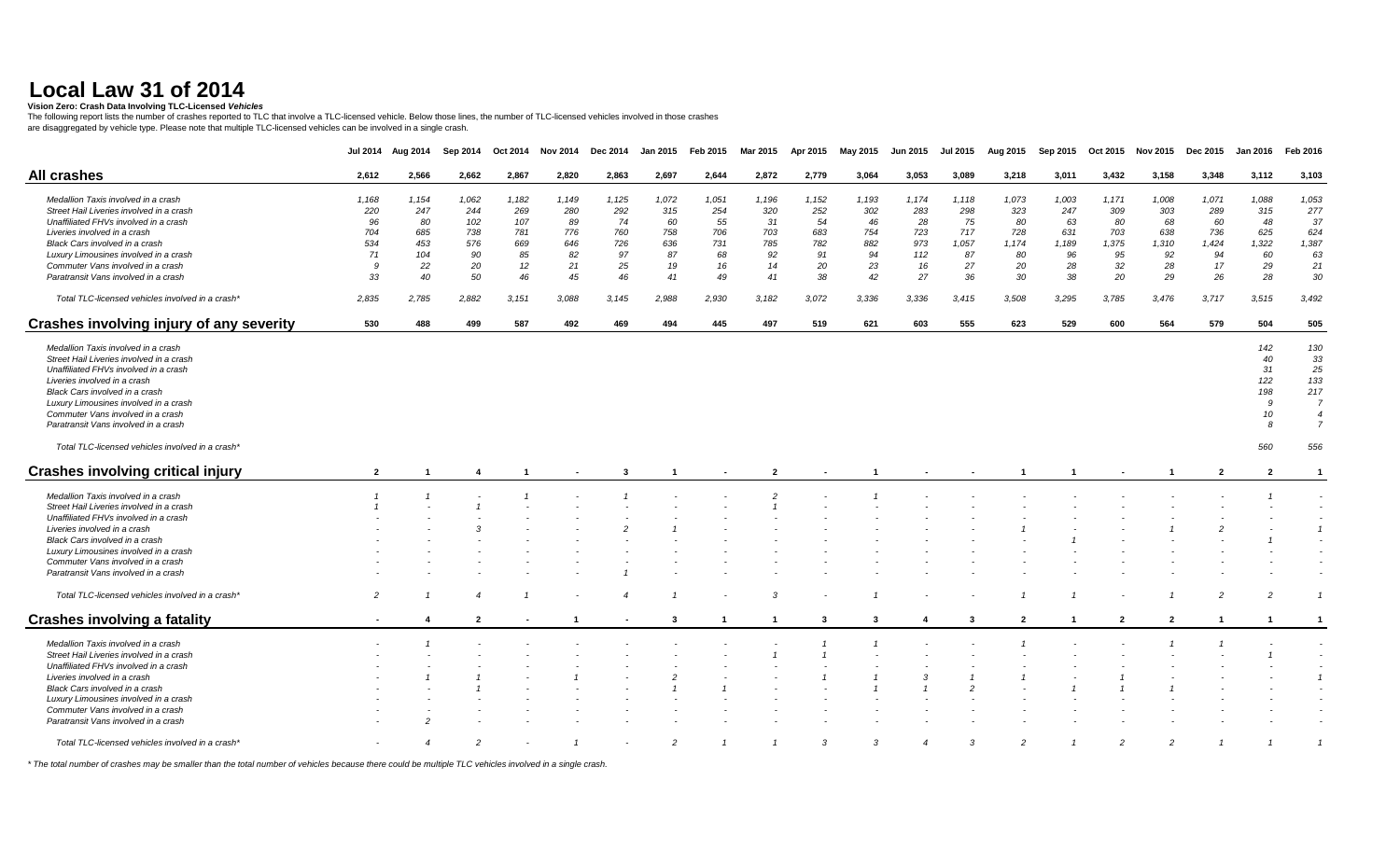**Vision Zero: Crash Data Involving TLC-Licensed** *Vehicles* 

The following report lists the number of crashes reported to TLC that involve a TLC-l<br>are disaggregated by vehicle type. Please note that multiple TLC-licensed vehicles ఁ

|                                                  | Mar 2016       | Apr 2016                | May 2016       | <b>Jun 2016</b> | <b>Jul 2016</b>       | Aug 2016       | Sep 2016 | Oct 2016       | <b>Nov 2016</b> | <b>Dec 2016</b> | <b>Jan 2017</b> | Feb 2017       | Mar 2017 | Apr 2017 | May 2017       | <b>Jun 2017</b> | <b>Jul 2017</b> | Aug 2017       | Sep 2017 | Oct 2017       |
|--------------------------------------------------|----------------|-------------------------|----------------|-----------------|-----------------------|----------------|----------|----------------|-----------------|-----------------|-----------------|----------------|----------|----------|----------------|-----------------|-----------------|----------------|----------|----------------|
|                                                  |                |                         |                |                 |                       |                |          |                |                 |                 |                 |                |          |          |                |                 |                 |                |          |                |
| <b>All crashes</b>                               | 3,247          | 3,491                   | 3,611          | 3,458           | 3,732                 | 3,699          | 3,563    | 3,695          | 3,827           | 3,850           | 3,449           | 3,188          | 3,858    | 3,602    | 4,258          | 4,257           | 3,972           | 3,845          | 3,896    | 4,023          |
| Medallion Taxis involved in a crash              | 1,044          | 1,155                   | 1,173          | 1,054           | 1,132                 | 1,061          | 974      | 1,090          | 1,104           | 1,117           | 995             | 889            | 1,058    | 966      | 1,063          | 1,117           | 1,009           | 903            | 880      | 976            |
| Street Hail Liveries involved in a crash         | 234            | 272                     | 279            | 263             | 248                   | 247            | 246      | 247            | 253             | 232             | 148             | 149            | 155      | 142      | 186            | 144             | 170             | 151            | 174      | 158            |
| Unaffiliated FHVs involved in a crash            | 70             | 78                      | 61             | 61              | 80                    | 64             | 59       | 49             | 41              | 49              | 93              | 91             | 65       | 55       | 69             | 52              | 48              | 42             | 39       | 25             |
| Liveries involved in a crash                     | 644            | 666                     | 686            | 644             | 642                   | 655            | 540      | 601            | 606             | 578             | 503             | 422            | 514      | 442      | 501            | 473             | 466             | 453            | 448      | 415            |
| Black Cars involved in a crash                   | 1,443          | 1,575                   | 1,663          | 1,672           | 1,952                 | 1,931          | 1,980    | 2,017          | 2,146           | 2,230           | 2,062           | 1,969          | 2,437    | 2,324    | 2,793          | 2,813           | 2,655           | 2,654          | 2,712    | 2,824          |
| Luxury Limousines involved in a crash            | 82             | 81                      | 97             | 88              | 74                    | 84             | 92       | 80             | 85              | 75              | 46              | 51             | 58       | 67       | 62             | 83              | 62              | 58             | 60       | 70             |
| Commuter Vans involved in a crash                | 22             | 19                      | 28             | 10              | 18                    | 15             | 24       | 19             | 22              | 16              | 11              | 13             | 14       | 11       | 13             | 17              | 21              | 10             | 17       | 14             |
| Paratransit Vans involved in a crash             | 35             | 33                      | 26             | 22              | 22                    | 28             | 42       | 21             | 10              | 31              | 16              | 25             | 15       | 14       | 20             | 16              | 15              | 18             | 21       | 26             |
|                                                  |                |                         |                |                 |                       |                |          |                |                 |                 |                 |                |          |          |                |                 |                 |                |          |                |
| Total TLC-licensed vehicles involved in a crash* | 3,574          | 3,879                   | 4,013          | 3,814           | 4,168                 | 4,085          | 3,957    | 4,124          | 4,267           | 4,328           | 3,874           | 3,609          | 4,341    | 4,054    | 4,764          | 4,738           | 4,473           | 4,310          | 4,351    | 4,508          |
| Crashes involving injury of any severity         | 620            | 683                     | 702            | 669             | 726                   | 745            | 765      | 712            | 741             | 727             | 656             | 641            | 670      | 730      | 834            | 848             | 821             | 783            | 781      | 838            |
| Medallion Taxis involved in a crash              | 178            | 198                     | 184            | 182             | 185                   | 176            | 159      | 167            | 172             | 164             | 159             | 151            | 139      | 164      | 172            | 170             | 161             | 145            | 152      | 172            |
| Street Hail Liveries involved in a crash         | 41             | 40                      | 52             | 52              | 51                    | 52             | 67       | 62             | 59              | 59              | 29              | 29             | 35       | 34       | 39             | 34              | 39              | 39             | 41       | 30             |
|                                                  |                |                         |                |                 |                       |                | 18       |                |                 |                 | 17              |                |          | 17       |                |                 | 10              |                | 8        | 6              |
| Unaffiliated FHVs involved in a crash            | 25             | 22                      | 29             | 26              | 22                    | 23             |          | 17             | 10              | 16              |                 | 23             | 14       |          | 21             | 13              |                 | 13             | 118      |                |
| Liveries involved in a crash                     | 161            | 185                     | 173            | 179             | 163                   | 183            | 151      | 155            | 156             | 147             | 116             | 111            | 136      | 109      | 142            | 125             | 112             | 122            |          | 104            |
| Black Cars involved in a crash                   | 251            | 274<br>$\mathbf{Q}$     | 312            | 271             | 350<br>$\overline{7}$ | 355            | 411      | 358            | 390             | 381             | 381             | 389            | 404      | 469      | 520            | 569             | 546             | 522            | 533      | 576            |
| Luxury Limousines involved in a crash            | 11             |                         | 10             | 11              |                       | 11             | 13       | 12             | 14              | 9               |                 | 5              | <b>g</b> | 8        | $\overline{4}$ |                 |                 | 8              | 3        | $\overline{7}$ |
| Commuter Vans involved in a crash                | $\overline{4}$ |                         | 9              |                 | 5                     |                | -5       | $\overline{7}$ | 6               | $\overline{2}$  | -3              | $\overline{c}$ |          | 3        |                |                 | $\mathcal{R}$   | $\overline{c}$ |          | $\overline{4}$ |
| Paratransit Vans involved in a crash             |                | $\epsilon$              | 6              | 6               | 6                     | 8              | 11       | $\mathbf{3}$   |                 |                 | $\mathcal{R}$   | 5              |          |          |                | $\mathcal{P}$   |                 | -8             |          | 5              |
| Total TLC-licensed vehicles involved in a crash* | 677            | 738                     | 775            | 728             | 789                   | 809            | 835      | 781            | 808             | 786             | 715             | 715            | 738      | 805      | 906            | 933             | 894             | 868            | 863      | 904            |
| <b>Crashes involving critical injury</b>         |                | 3                       | $\overline{2}$ |                 |                       | $\overline{2}$ |          |                |                 | -1              | $\overline{2}$  |                |          |          | -1             | 3               |                 |                | 4        |                |
| Medallion Taxis involved in a crash              |                |                         |                |                 |                       |                |          |                |                 |                 |                 |                |          |          |                |                 |                 |                |          |                |
| Street Hail Liveries involved in a crash         |                |                         |                |                 |                       |                |          |                |                 |                 |                 |                |          |          |                |                 |                 |                |          |                |
| Unaffiliated FHVs involved in a crash            |                |                         |                |                 |                       |                |          |                |                 |                 |                 |                |          |          |                |                 |                 |                |          |                |
| Liveries involved in a crash                     |                |                         |                |                 |                       |                |          |                |                 |                 |                 |                |          |          |                |                 |                 |                |          |                |
| Black Cars involved in a crash                   |                |                         |                |                 |                       |                |          |                |                 |                 |                 |                |          |          |                |                 |                 |                |          |                |
| Luxury Limousines involved in a crash            |                |                         |                |                 |                       |                |          |                |                 |                 |                 |                |          |          |                |                 |                 |                |          |                |
| Commuter Vans involved in a crash                |                |                         |                |                 |                       |                |          |                |                 |                 |                 |                |          |          |                |                 |                 |                |          |                |
| Paratransit Vans involved in a crash             |                |                         |                |                 |                       |                |          |                |                 |                 |                 |                |          |          |                |                 |                 |                |          |                |
|                                                  |                |                         |                |                 |                       |                |          |                |                 |                 |                 |                |          |          |                |                 |                 |                |          |                |
| Total TLC-licensed vehicles involved in a crash* |                |                         |                |                 |                       |                |          |                |                 |                 |                 |                |          |          |                |                 |                 |                |          |                |
| <b>Crashes involving a fatality</b>              |                | $\overline{\mathbf{2}}$ | $\overline{2}$ |                 |                       | $\mathbf{2}$   |          |                |                 |                 | $\overline{2}$  |                | -3       |          | 4              |                 |                 | -3             |          | $\overline{2}$ |
| Medallion Taxis involved in a crash              |                |                         |                |                 |                       |                |          |                |                 |                 |                 |                |          |          |                |                 |                 |                | 3        |                |
| Street Hail Liveries involved in a crash         |                |                         |                |                 |                       |                |          |                |                 |                 |                 |                |          |          |                |                 |                 |                |          |                |
| Unaffiliated FHVs involved in a crash            |                |                         |                |                 |                       |                |          |                |                 |                 |                 |                |          |          |                |                 |                 |                |          |                |
| Liveries involved in a crash                     |                |                         |                |                 |                       |                |          |                |                 |                 |                 |                |          |          |                |                 |                 |                |          |                |
| Black Cars involved in a crash                   |                |                         |                |                 |                       |                |          |                |                 |                 |                 |                |          |          |                |                 |                 |                |          |                |
| Luxury Limousines involved in a crash            |                |                         |                |                 |                       |                |          |                |                 |                 |                 |                |          |          |                |                 |                 |                |          |                |
| Commuter Vans involved in a crash                |                |                         |                |                 |                       |                |          |                |                 |                 |                 |                |          |          |                |                 |                 |                |          |                |
| Paratransit Vans involved in a crash             |                |                         |                |                 |                       |                |          |                |                 |                 |                 |                |          |          |                |                 |                 |                |          |                |
|                                                  |                |                         |                |                 |                       |                |          |                |                 |                 |                 |                |          |          |                |                 |                 |                |          |                |
| Total TLC-licensed vehicles involved in a crash* |                |                         |                |                 |                       |                |          |                |                 |                 |                 |                |          |          |                |                 |                 |                |          | 2              |

 $*$  The total number of crashes may be smaller than the total number of vehicles bec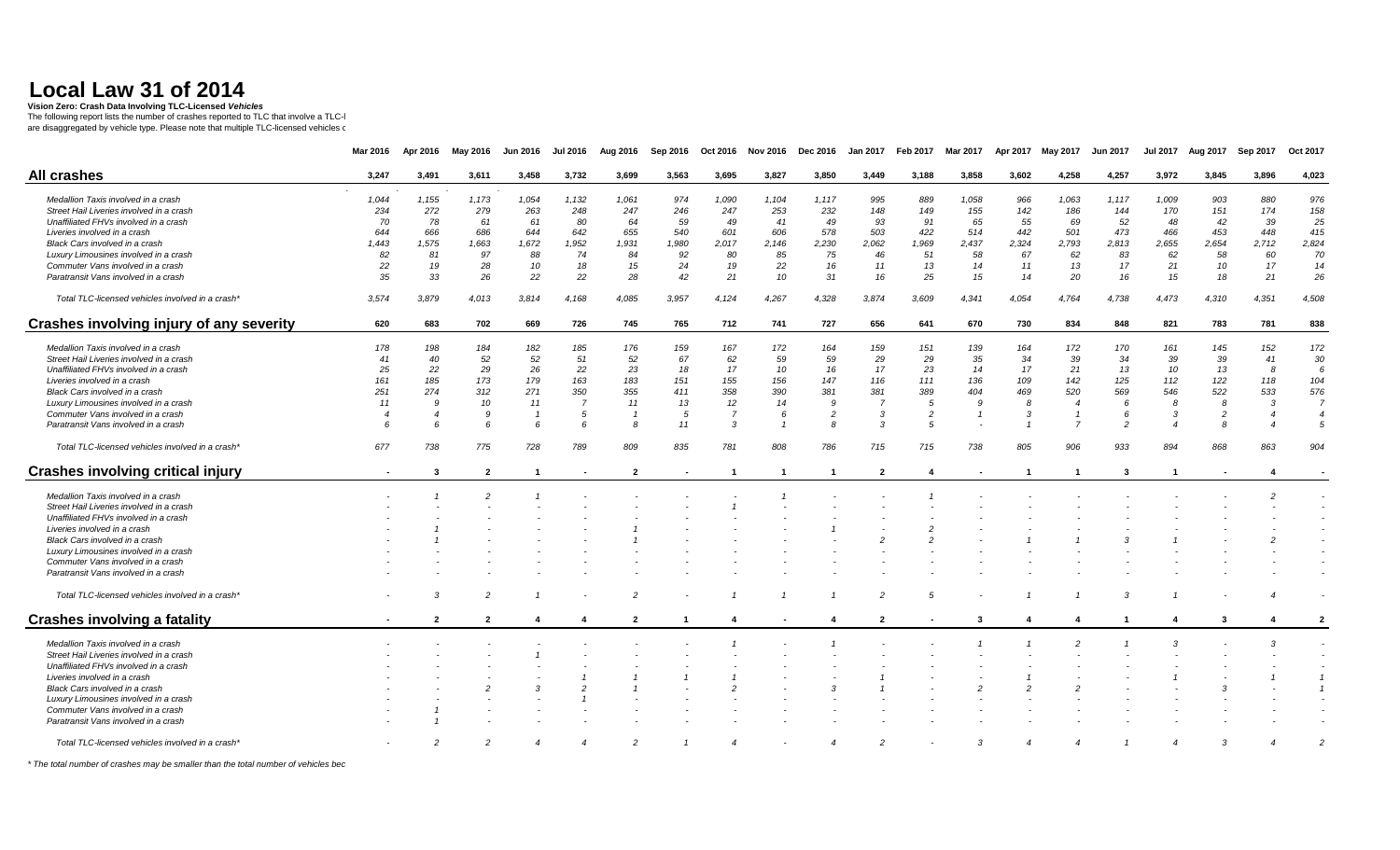**Vision Zero: Crash Data Involving TLC-Licensed** *Vehicles* 

The following report lists the number of crashes reported to TLC that involve a TLC-l<br>are disaggregated by vehicle type. Please note that multiple TLC-licensed vehicles ఁ

|                                                  | <b>Nov 2017</b> | <b>Dec 2017</b> | <b>Jan 2018</b> | Feb 2018 Mar 2018 |                | Apr 2018       | May 2018                   | Jun 2018       | <b>Jul 2018</b> | Aug 2018  | Sep 2018       | Oct 2018       | <b>Nov 2018</b> | Dec 2018       | <b>Jan 2019</b> | Feb 2019       | Mar 2019       |                | Apr 2019 May 2019 | <b>Jun 2019</b> | Jul 2019       |
|--------------------------------------------------|-----------------|-----------------|-----------------|-------------------|----------------|----------------|----------------------------|----------------|-----------------|-----------|----------------|----------------|-----------------|----------------|-----------------|----------------|----------------|----------------|-------------------|-----------------|----------------|
| <b>All crashes</b>                               | 4,165           | 4,344           | 4,066           | 3,726             | 4,302          | 4,029          | 4,384                      | 4,561          | 4,450           | 4,395     | 4,370          | 4,639          | 4,423           | 4,570          | 3,967           | 3,790          | 3,937          | 3,791          | 4,376             | 3,497           | 3,820          |
| Medallion Taxis involved in a crash              | 968             | 1,035           | 917             | 834               | 945            | 827            | 908                        | 955            | 832             | 817       | 861            | 907            | 888             | 882            | 766             | 718            | 714            | 760            | 804               | 652             | 676            |
| Street Hail Liveries involved in a crash         | 173             | 164             | 128             | 137               | 152            | 131            | 159                        | 163            | 126             | 154       | 138            | 139            | 148             | 122            | 126             | 126            | 111            | 112            | 119               | 102             | 94             |
| Unaffiliated FHVs involved in a crash            | 24              | 31              | 22              | 36                | 21             | 17             | 22                         | 21             | 25              | 17        | 19             | 14             | 24              | 19             | 13              | 15             | 14             | 19             | 20                | 20              | 21             |
| Liveries involved in a crash                     | 451             | 433             | 398             | 380               | 365            | 336            | 354                        | 387            | 366             | 368       | 344            | 330            | 318             | 312            | 316             | 246            | 276            | 245            | 249               | 209             | 251            |
| Black Cars involved in a crash                   | 2,996           | 3,192           | 3,008           | 2,773             | 3305           | 3083           | 3,336                      | 3,460          | 3,509           | 3,411     | 3,439          | 3,742          | 3,523           | 3,729          | 3,183           | 3,070          | 3,212          | 3,010          | 3,600             | 2,848           | 3103           |
| Luxury Limousines involved in a crash            | 52              | 64              | 62              | 58                | 47             | 76             | 80                         | 79             | 79              | 63        | 58             | 62             | 74              | 52             | 52              | 47             | 55             | 48             | 51                | 46              | 43             |
| Commuter Vans involved in a crash                | 15              | 10              | 9               | 12                | -6             | 13             | 17                         | 9              | 8               | 14        | 8              | 3              | 5               | 9              | 6               | $\overline{7}$ | 5              | 9              | 9                 |                 | 8              |
| Paratransit Vans involved in a crash             | 21              | 14              | 21              | 14                | 13             | 15             | 22                         | 23             | $\mathbf{Q}$    | 10        | $\overline{7}$ | 22             | 13              | 13             | 8               | 13             | 8              | $\mathcal{B}$  | 12                | $\overline{z}$  | 6              |
| Total TLC-licensed vehicles involved in a crash* | 4,700           | 4,943           | 4,565           | 4,244             | 4,854          | 4,498          | 4,898                      | 5,097          | 4,954           | 4,854     | 4,874          | 5,219          | 4,993           | 5,138          | 4,470           | 4,242          | 4,395          | 4,211          | 4,864             | 3,888           | 4,202          |
| Crashes involving injury of any severity         | 787             | 829             | 784             | 752               | 869            | 766            | 902                        | 922            | 920             | 950       | 953            | 942            | 921             | 919            | 772             | 773            | 783            | 844            | 952               | 730             | 875            |
| Medallion Taxis involved in a crash              | 159             | 148             | 137             | 121               | 168            | 130            | 132                        | 151            | 136             | 118       | 154            | 145            | 140             | 144            | 129             | 117            | 124            | 146            | 156               | 134             | 137            |
| Street Hail Liveries involved in a crash         | 32              | 36              | 29              | 36                | 30             | 28             | 45                         | 36             | 29              | 38        | 36             | 30             | 44              | 37             | 28              | 38             | 19             | 32             | 28                | 23              | 27             |
| Unaffiliated FHVs involved in a crash            | 8               | 10              | 5               | 10                | $\overline{7}$ | $\overline{c}$ | 5                          |                | 6               | $\cdot$ 3 | $\mathbf{3}$   |                | 9               | $\overline{c}$ | $\overline{c}$  | 3              | $\theta$       | $\overline{4}$ | 5                 | $\cdot$ 3       | 6              |
| Liveries involved in a crash                     | 115             | 122             | 98              | 112               | 103            | 93             | 96                         | 109            | 99              | 107       | 104            | 96             | 84              | 88             | 80              | 68             | 64             | 70             | 76                | 54              | 67             |
| Black Cars involved in a crash                   | 556             | 593             | 569             | 537               | 647            | 566            | 689                        | 702            | 728             | 742       | 733            | 752            | 730             | 743            | 602             | 608            | 645            | 659            | 757               | 575             | 716            |
| Luxury Limousines involved in a crash            | 6               | 11              | 9               | 10                | $\overline{7}$ | 6              | 8                          | 13             | $\overline{4}$  | 9         | -9             | $\overline{4}$ | 6               | 6              | 5               | $\overline{7}$ | $\overline{c}$ | 6              | 11                | 11              | -9             |
| Commuter Vans involved in a crash                |                 |                 |                 | $\overline{1}$    |                |                | $\cdot$ 3                  |                |                 | 3         | $\Omega$       |                |                 | $\overline{c}$ |                 |                |                | 3              |                   | $\Omega$        |                |
| Paratransit Vans involved in a crash             |                 |                 |                 |                   |                |                | $\boldsymbol{\mathcal{A}}$ |                | $\Omega$        |           | $\mathcal{R}$  | ⊿              | 3               | 3              | $\overline{2}$  |                |                | $\cdot$ 3      |                   | $\Omega$        |                |
| Total TLC-licensed vehicles involved in a crash* | 884             | 928             | 853             | 828               | 971            | 830            | 982                        | 1,019          | 1,003           | 1,024     | 1.042          | 1,033          | 1.016           | 1,025          | 849             | 843            | 856            | 923            | 1,037             | 800             | 965            |
| <b>Crashes involving critical injury</b>         |                 |                 | -3              |                   | 4              | $\overline{2}$ | $\overline{2}$             |                |                 |           | 3              |                | $\overline{2}$  | 5              | $\overline{2}$  |                |                | 3              |                   | $\overline{2}$  |                |
| Medallion Taxis involved in a crash              |                 |                 |                 |                   |                |                |                            |                |                 |           |                |                |                 |                |                 |                |                |                |                   |                 |                |
| Street Hail Liveries involved in a crash         |                 |                 |                 |                   |                |                |                            |                |                 |           |                |                |                 |                |                 |                |                |                |                   |                 |                |
| Unaffiliated FHVs involved in a crash            |                 |                 |                 |                   |                |                |                            |                |                 |           |                |                |                 |                |                 |                |                |                |                   |                 |                |
| Liveries involved in a crash                     |                 |                 |                 |                   |                |                |                            |                |                 |           |                |                |                 |                |                 |                |                |                |                   |                 |                |
| Black Cars involved in a crash                   |                 |                 |                 |                   |                |                |                            |                |                 |           |                |                |                 |                |                 |                |                |                |                   |                 |                |
| Luxury Limousines involved in a crash            |                 |                 |                 |                   |                |                |                            |                |                 |           |                |                |                 |                |                 |                |                |                |                   |                 |                |
| Commuter Vans involved in a crash                |                 |                 |                 |                   |                |                |                            |                |                 |           |                |                |                 |                |                 |                |                |                |                   |                 |                |
| Paratransit Vans involved in a crash             |                 |                 |                 |                   |                |                |                            |                |                 |           |                |                |                 |                |                 |                |                |                |                   |                 |                |
| Total TLC-licensed vehicles involved in a crash* |                 |                 |                 |                   |                |                |                            |                |                 |           |                |                |                 |                |                 |                |                |                |                   |                 |                |
| <b>Crashes involving a fatality</b>              | $\overline{2}$  | 3               | $\overline{2}$  | $\sim$            |                |                | $\overline{2}$             | $\overline{2}$ |                 |           | -5             |                | $\blacksquare$  |                | 5               |                |                |                | $\overline{2}$    | 3               | $\overline{2}$ |
|                                                  |                 |                 |                 |                   |                |                |                            |                |                 |           |                |                |                 |                |                 |                |                |                |                   |                 |                |
| Medallion Taxis involved in a crash              |                 |                 |                 |                   |                |                |                            |                |                 |           |                |                |                 |                |                 |                |                |                |                   |                 |                |
| Street Hail Liveries involved in a crash         |                 |                 |                 |                   |                |                |                            |                |                 |           |                |                |                 |                |                 |                |                |                |                   |                 |                |
| Unaffiliated FHVs involved in a crash            |                 |                 |                 |                   |                |                |                            |                |                 |           |                |                |                 |                |                 |                |                |                |                   |                 |                |
| Liveries involved in a crash                     |                 |                 |                 |                   |                |                |                            |                |                 |           |                |                |                 |                |                 |                |                |                |                   |                 |                |
| Black Cars involved in a crash                   |                 |                 |                 |                   |                |                |                            |                |                 |           |                |                |                 |                |                 |                |                |                |                   |                 |                |
| Luxury Limousines involved in a crash            |                 |                 |                 |                   |                |                |                            |                |                 |           |                |                |                 |                |                 |                |                |                |                   |                 |                |
| Commuter Vans involved in a crash                |                 |                 |                 |                   |                |                |                            |                |                 |           |                |                |                 |                |                 |                |                |                |                   |                 |                |
| Paratransit Vans involved in a crash             |                 |                 |                 |                   |                |                |                            |                |                 |           |                |                |                 |                |                 |                |                |                |                   |                 |                |
| Total TLC-licensed vehicles involved in a crash* | $\overline{2}$  |                 |                 |                   |                |                | $\overline{2}$             |                |                 |           |                |                |                 |                | 5               |                |                |                | $\overline{c}$    |                 |                |

 $*$  The total number of crashes may be smaller than the total number of vehicles bec